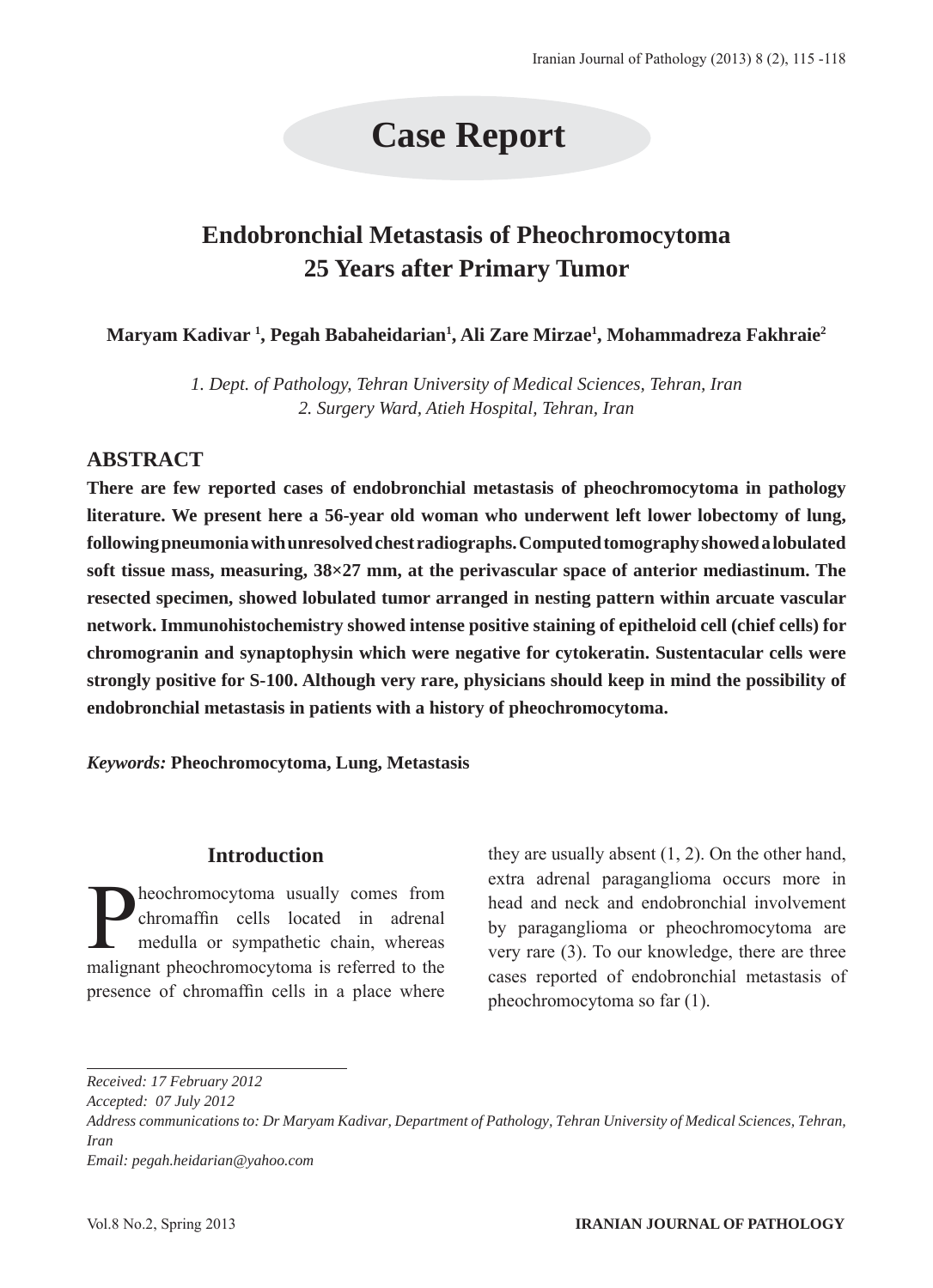#### **Case Report**

A 56-year old female underwent lobectomy of left lower lobe of lung following two episode of pneumonia over two months with unresolved control computerized tomography changes. She had fever, and dyspnea, but no history of hemoptysis. She had history of pheochromocytoma of right adrenal 25 years ago. Complete blood count was in normal limit. Serum and urine metanephrine and catecholamines were not checked, because she had not any symptoms after then and clinician did not think about pheochromocytoma as a differential diagnosis.

During these past years, she was on medication, included diltiazem, losartan and sustac and her blood pressure was under control until she visited the hospital. A computerized tomography revealed consolidation with air bronchogram in superior and basal segments of left lower lobe, more likely a tumoral mass adjacent to lower lobe bronchus and a lobulated soft tissue mass, measuring, 38×27 mm, at the perivascular space of anterior mediastinum. Bronchoscopy showed total obstruction of left bronchus. Biopsy or cytological washing was not undertaken. The patient underwent left lower lobectomy and resection of bronchial lesion.

The resected samples which included lower lobe of lung and bronchial mass were fixed in 10% formalin, stained with hematoxylin and eosin and examined by light microscopy. Immunohistochemistry was performed on formalin fixed paraffin blocks. The primary antibodies used were thyroid transcription Factor-1(TTF1), anticytokeratin, chromogranin A, Synaptophysin, and S-100.

On gross examination, lower lobe of left lung was gray-brown, spongy, with no tumor involvement. One lymph node, 0.5 cm in diameter was seen near bronchus which was free of tumoral involvement. Separated bronchial lesion was an ovoid tan to orange soft mass, measuring.  $2.5\times2\times0.5$  cm.

Histologically, lung parenchyma showed intraalveolar hemorrhage and mild emphysematous changes. No tumor infiltration was identified.

Bronchial lesion, showed submucosal lobulated tumor surrounded partially by bronchial cartilage with no infiltration. The tumor composed of epitheloid cells arranged in anastomosing trabecular or nesting pattern (zellballen) within arcuate vascular network (Fig. 1). These cells contained round or oval vesicular nuclei with speckled chromatin and variable amount of eosinophilic granular cytoplasm. There was no evidence of necrosis. Rare mitosis was noted. Immunohistochemical stains showed that epitheloid cells (chief cells) stained intensely positive for chromogranin (Fig. 2), synaptophysin (Fig. 3), and faint staining for S-100; they were negative for cytokeratin. Nests of cells were surrounded by stellate spindle sustentacular cells positive for S-100 protein (Fig. 4). These cells did not stain with the other antibodies. Expression of thyroid transcription factor-1 was not observed.



**Fig. 1-** Well defined nests of cuboidal cells (zellballen) with pink abundant cytoplasms and round nuclei, are separated by highly vascularized fibrous septa ( $H&E \times 400$ )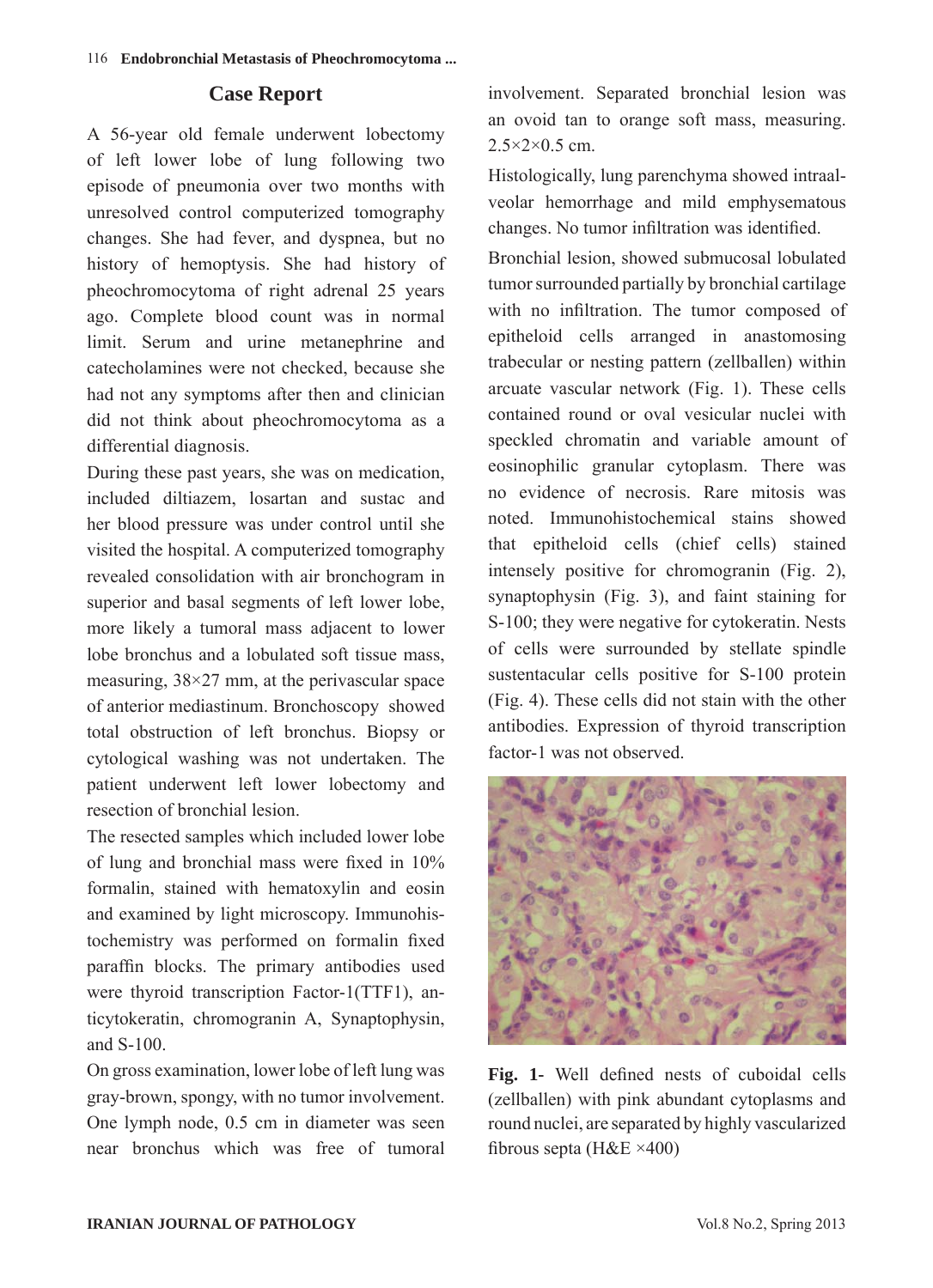

**Fig .2-** Immunoreactivity for chromogranin in the tumor epithelial cells (IHC  $\times$ 400)



**Fig. 3-** Intense immunoreactivity for synaptophysin in the tumor epithelial cells (IHC×400)



**Fig. 4 -** Sustentacular cells immunostained for S100 protein at the periphery of the tumor nests (IHC ×400)

#### **Discussion**

Although the lung is a favor soil for extra pulmonary metastasis, endobronchial metastasis is occasionally reported. The most common extrathoracic malignancy associated with endobronchial metastasis is breast, renal and colorectal carcinoma (2). Endobronchial metastasis was defined as bronchoscopically visible lesions histopathologically identical to primary lesion in patient with extra pulmonary malignancy. While the most common manifestation of thoracic metastasis of malignant pheochromocytoma is multiple pulmonary nodules, endobronchial involvement from adrenal pheochromocytoma is rare (3).The mean interval from first diagnosis to development of extra adrenal metastasis is 9 years. Apparently, only three cases of pheochromocytoma metastasizing to the bronchus exist in the English language literature. The first case was reported in a 37 year old woman 25 years after initial diagnosis which had history of pheochromocytoma at age 8 (3). Over next 25 years, she experienced multiple local recurrences which required surgical excision and then presented with endobroncilal metastasis. The second one was reported 92 months after primary one (4, 5). The third one was reported in a 61 year old man who died because of endobronchial metastasis which proved to be pheochromocytoma on autopsy (1). But our case, had the history of pheochromocytoma 25 years before, during these years, she had not been followed up. She had no symptoms until she experienced dyspnea.

The differential diagnosis of this tumor includes carcinoid tumor, and primary endobronchial paraganglioma. Histological evidence suggests that bronchial carcinoid which derives from kultchitskey cells of bronchial epithelium, can be almost similar to pheochromocytoma and paraganglioma which arises from the chromaffin cells (6). Overlap in the histolomorphologic